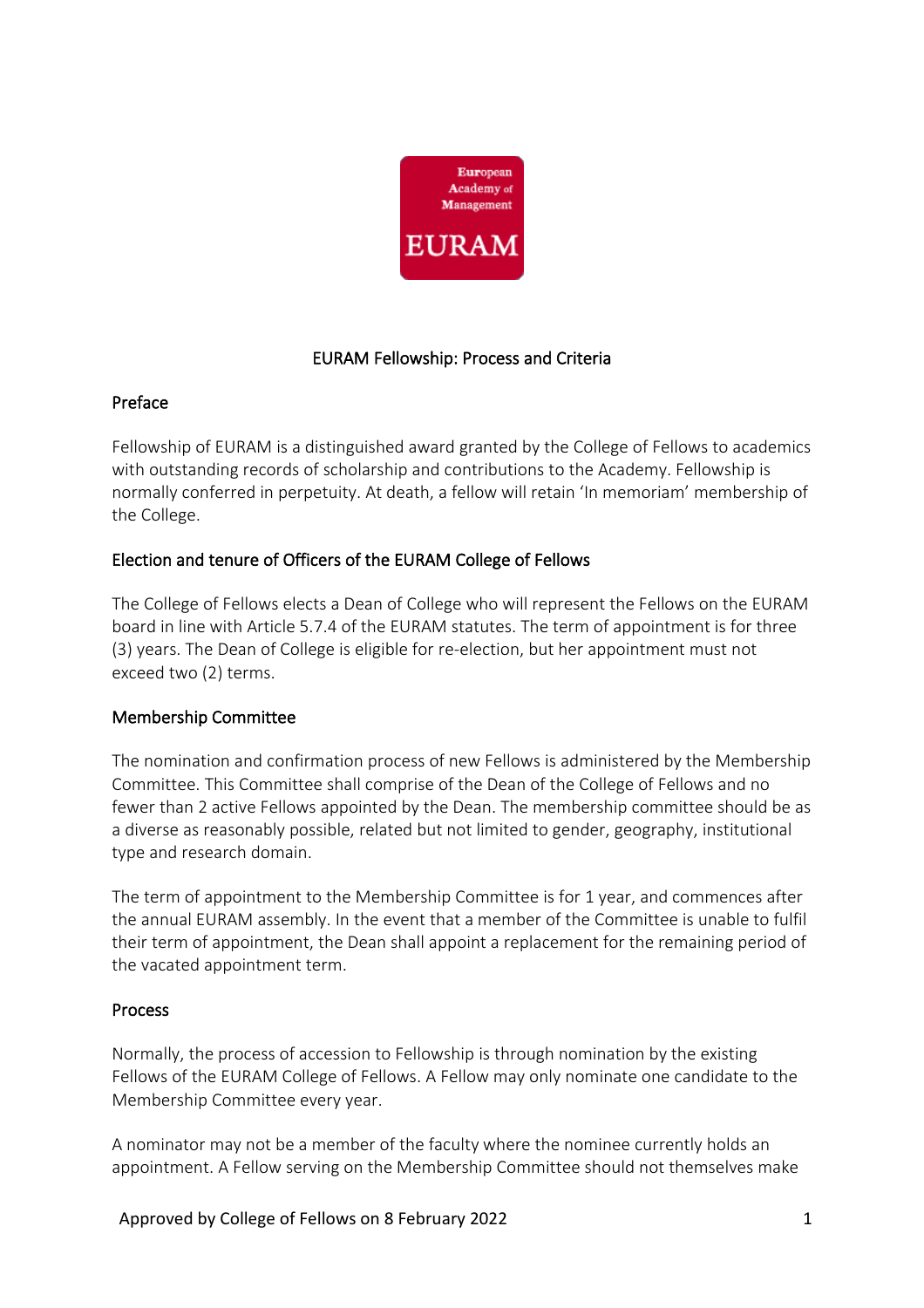nominations and may not promote a nominee who is a member of the faculty where the Fellow currently holds an appointment. Other conflicts of interest should be similarly treated.

A call for nominations will be made each year, typically in January, and new Fellows will be announced at the EURAM General Assembly.

The nomination process has two stages:

Stage 1

The Membership Committee invites nominations from Fellows, using a standardised format. The nomination package will include a) a Curriculum Vitae, b) a statement of support from the nominator outlining how the nominee meets the criteria, and c) the names and contact details of 3 referees identified by the nominator.

The Membership Committee reviews the nominations against the Fellowship criteria. Where nominees demonstrably do not meet the criteria, the Membership Committee will inform the nominator that the nomination will not progress further and provide feedback on the reasons for that.

# Stage 2

The EURAM Executive Office will distribute to the Fellows all documents provided to and by the Membership Committee. Ballots will be distributed by and to the EURAM Executive Office.

Nominations must receive the affirmative support of at least two thirds of Fellows voting to confirm or not confirm. The ballot shall reflect the options to the membership: confirm, not confirm, and abstain. Only votes of confirm or not confirm will be counted in determining an affirmative vote of sixty six percent or more of those voting.

The Membership Committee will inform successful nominees of the outcome and invite them to confirm acceptance of the Fellowship before the Fellowships are publically announced.

# Fellowship Criterion 1

Nominees must have exhibited a substantial, significant and original contribution to the intellectual pursuit of the field of business and management by developing new insights, new methods or substantial empirical achievements which have been recognised internationally. This contribution should reflect responsible research in terms of sound theory, scientific method and impact/relevance. Examples<sup>1</sup> of this contribution include, but are not limited to, the following:

 $<sup>1</sup>$  It is not expected that each nominee should have performed successfully at a high level in ALL these</sup> examples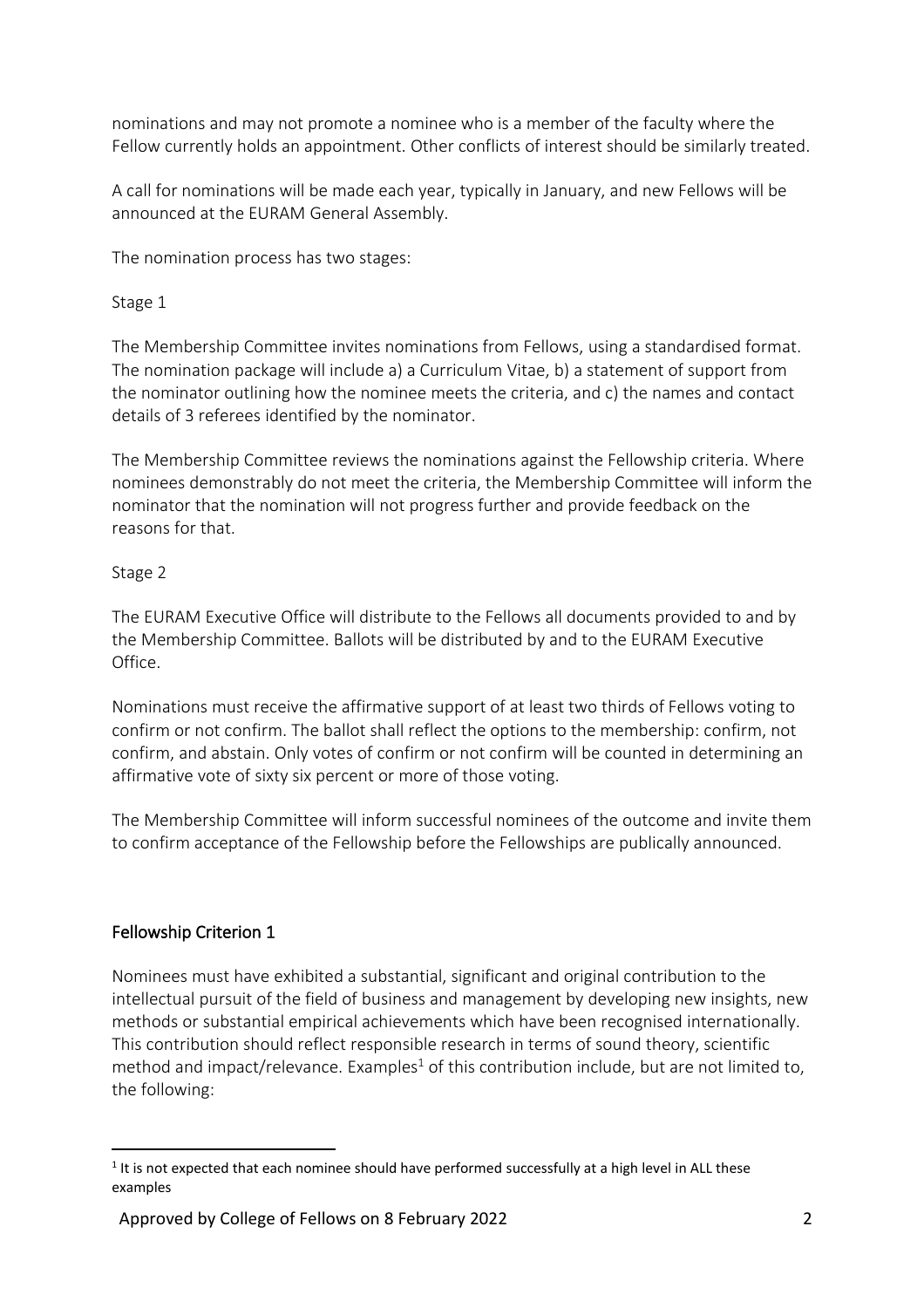- a High-quality publications in a variety of business and management outlets, e.g., books, edited books, peer-reviewed articles, translational articles, major reports;
- b Practice-based research, exhibiting a strong interaction with practitioner stakeholders and a demonstrable impact on their activities;
- c Outstanding thought leadership, theory development or the discovery and development of new field of enquiry;
- d Outstanding translational work that communicates business and management scholarship to a non-academic audience;
- e Outstanding scholarship of teaching and learning in the field of management;
- f Pedagogical research that has led to a demonstrable impact on the practice of the management educator.

#### Fellowship Criterion 2

Normally, nominees must have had demonstrable success in both (a) and (b) below, although the balance between the two aspects may vary.

a) *A significant role within the European Academy of Management (EURAM)*

This contribution should be, or have been, active and sustained over at least 5 years. It can be evidenced by, for example:

- i Membership of the Academy's Executive Committee or Council;
- ii Support for, or leading the development of, a EURAM SIG or other EURAM network;
- iii Contribution to the Academy's training programmes;
- iv Engagement with the Academy's publications, e.g., journals,
- v Contribution to the Academy's Doctoral workshops;
- vi Engagement with policy advice and advocacy on behalf of the business and management community.

## b) *A broader citizenship contribution to the well-being of European business and management education (B&M)*

This role should be, or have been, active and sustained. It can be evidenced by, for example:

i Active involvement in research councils;